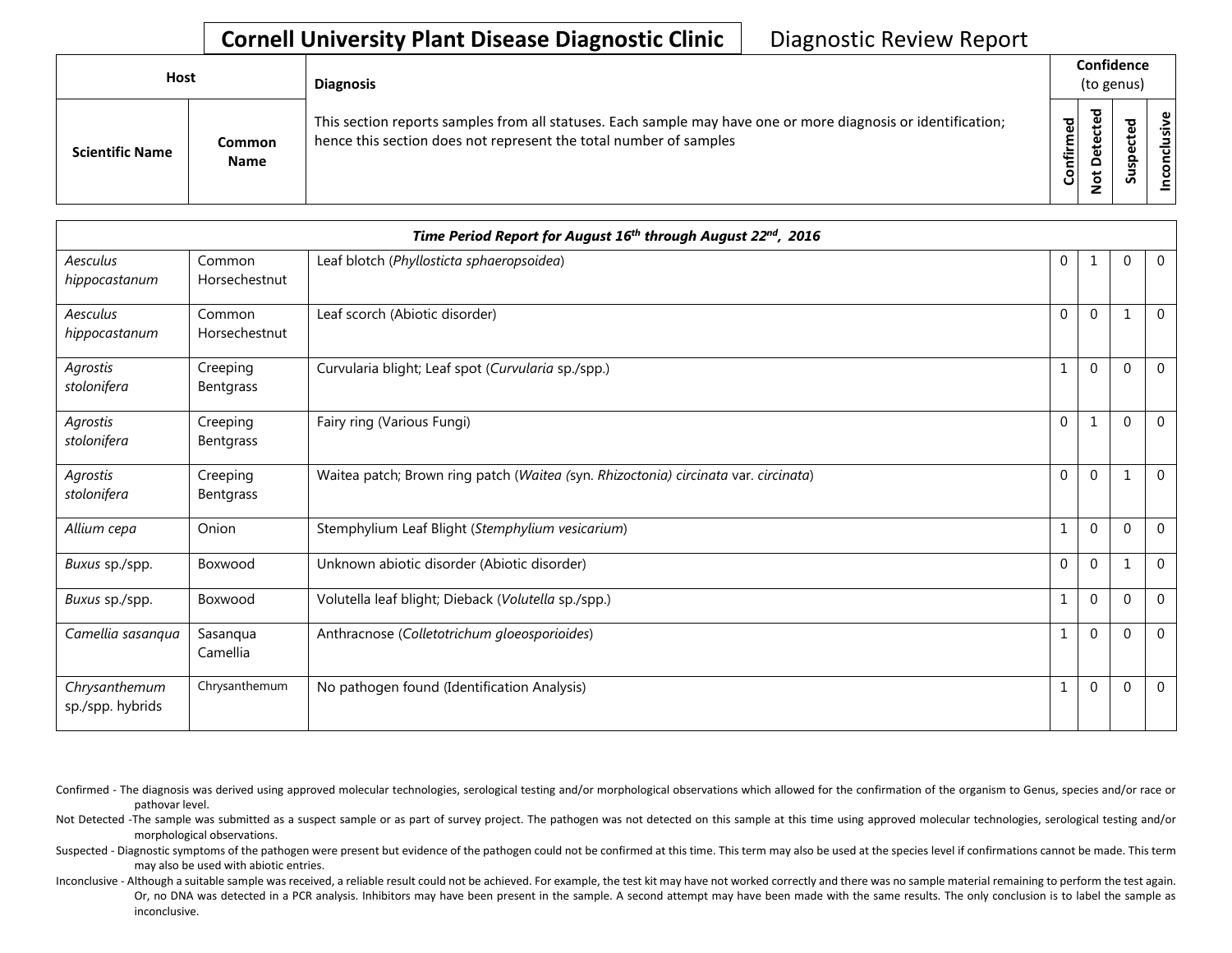## **Cornell University Plant Disease Diagnostic Clinic** | Diagnostic Review Report

| Host                   |                              | <b>Diagnosis</b>                                                                                                                                                                   |               | Confidence<br>(to genus) |                              |           |
|------------------------|------------------------------|------------------------------------------------------------------------------------------------------------------------------------------------------------------------------------|---------------|--------------------------|------------------------------|-----------|
| <b>Scientific Name</b> | <b>Common</b><br><b>Name</b> | This section reports samples from all statuses. Each sample may have one or more diagnosis or identification;<br>hence this section does not represent the total number of samples | 59<br>Confirm | ಕ<br>$\Omega$            | ω<br>ω<br>요<br><b>S</b><br>Ū | စ္၊<br>≤i |

| Chrysanthemum<br>sp./spp. hybrids | Chrysanthemum         | Unknown abiotic disorder (Abiotic disorder)              | $\mathbf{0}$   | $\mathbf 0$  |             | $\mathbf 0$    |
|-----------------------------------|-----------------------|----------------------------------------------------------|----------------|--------------|-------------|----------------|
| Cucumis sativus                   | Cucumber              | Cucumber beetles (Subfamily Galerucinae)                 | $\mathbf 0$    | $\mathbf 0$  |             | $\overline{0}$ |
| Cucumis sativus                   | Cucumber              | Cucurbit bacterial wilt (Erwinia tracheiphila)           | 1              | $\mathbf 0$  | $\Omega$    | $\mathbf{0}$   |
| Glycine max                       | Soybean               | Charcoal rot (Macrophomina sp./spp.)                     | 4              | $\Omega$     | $\Omega$    | $\mathbf{0}$   |
| Glycine max                       | Soybean               | Fusarium stem rot (Fusarium sp./spp.)                    | $\overline{4}$ | $\Omega$     | $\Omega$    | $\mathbf{0}$   |
| Lycopersicon<br>esculentum        | Tomato                | Root damage (Abiotic disorder)                           | $\Omega$       | $\Omega$     |             | $\overline{0}$ |
| Lycopersicon<br>esculentum        | Tomato                | Unspecified pathology (Fusarium sp./spp.)                | 1              | $\Omega$     | $\Omega$    | $\mathbf{0}$   |
| Ocimum basilicum                  | Sweet Basil           | Downy mildew (Peronospora belbahrii)                     | $\mathbf{1}$   | $\mathbf{0}$ | $\Omega$    | $\overline{0}$ |
| Pinus strobus                     | Eastern White<br>pine | White pine blister rust (Cronartium ribicola)            | 1              | $\Omega$     | $\Omega$    | $\mathbf{0}$   |
| Pyrus sp./spp.                    | Pear<br>(ornamental)  | Refer'd to private testing lab (Identification Analysis) | 1              | $\mathbf{0}$ | $\Omega$    | $\mathbf 0$    |
| Quercus palustris                 | Pin Oak               | Wood rot fungus (Fomitopsis spraguei)                    | 1              | $\mathbf{0}$ | $\Omega$    | $\mathbf{0}$   |
| Quercus sp./spp.                  | Oak                   | Wood rot fungus; Dryadeus root rot (Inonotus dryadeus)   | 1              | $\mathbf{0}$ | $\mathbf 0$ | $\overline{0}$ |

Confirmed - The diagnosis was derived using approved molecular technologies, serological testing and/or morphological observations which allowed for the confirmation of the organism to Genus, species and/or race or pathovar level.

Not Detected -The sample was submitted as a suspect sample or as part of survey project. The pathogen was not detected on this sample at this time using approved molecular technologies, serological testing and/or morphological observations.

Suspected - Diagnostic symptoms of the pathogen were present but evidence of the pathogen could not be confirmed at this time. This term may also be used at the species level if confirmations cannot be made. This term may also be used with abiotic entries.

Inconclusive - Although a suitable sample was received, a reliable result could not be achieved. For example, the test kit may have not worked correctly and there was no sample material remaining to perform the test again. Or, no DNA was detected in a PCR analysis. Inhibitors may have been present in the sample. A second attempt may have been made with the same results. The only conclusion is to label the sample as inconclusive.